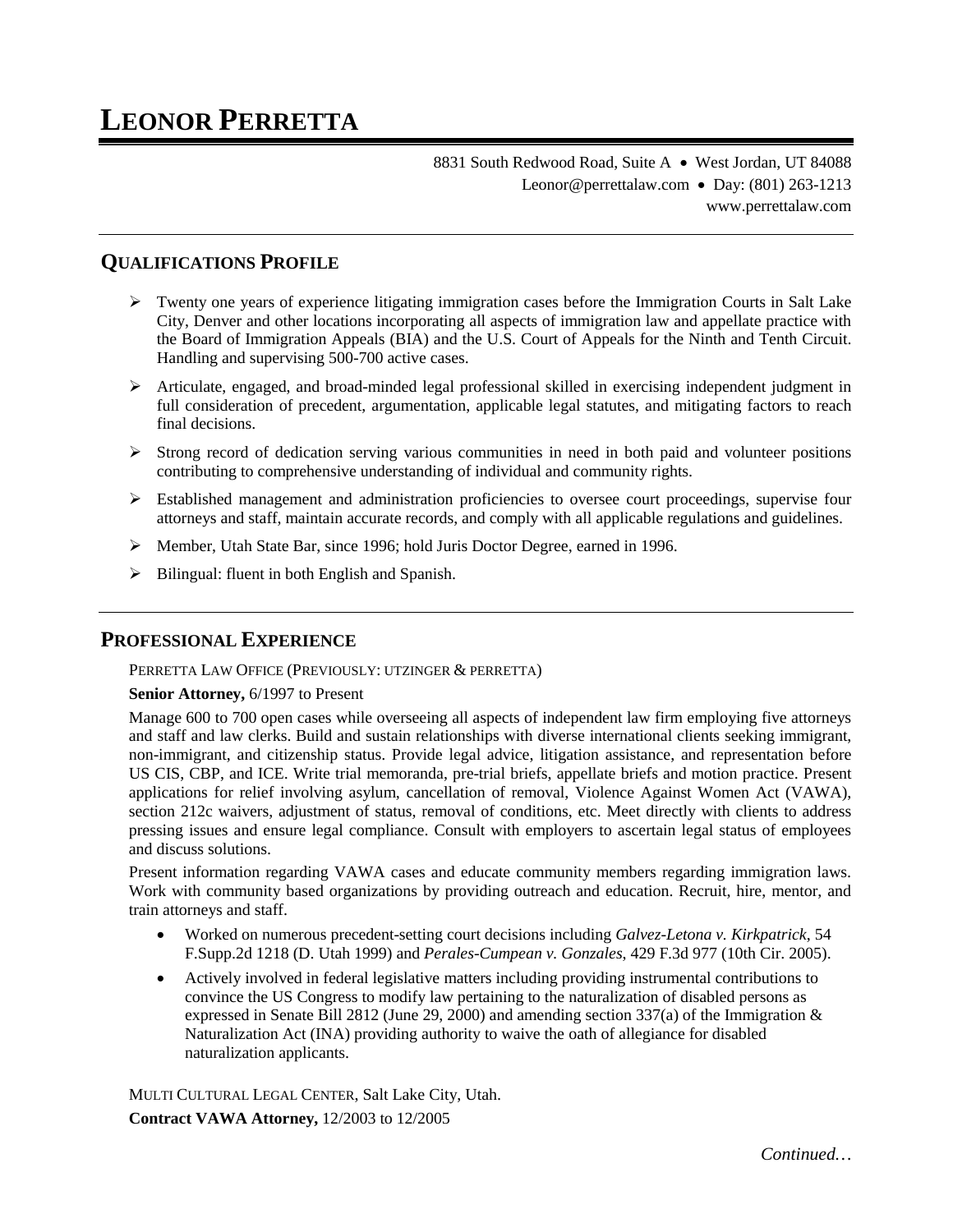#### **Page 2 of 3**

Assisted survivors of domestic violence to obtain legal status in the US. Met with clients to determine eligibility under VAWA. Prepared case, forms, affidavits and supporting evidence for VAWA self-petition. Prepared legal memoranda, motions to reopen, and appeals in VAWA cases. Represented VAWA clients in removal proceedings. Provided training and community outreach with women's shelters and other community-based organizations.

RASMUSSEN & MINER, Salt Lake City, Utah.

#### **Attorney at Law/Law Clerk,** 6/1995 to 6/1997

Handled family and business immigration law, including status adjustment, naturalization, labor certification, non-immigrant and immigrant visas, and deportation hearings. Prepared pleadings for civil court cases involving medical malpractice and personal injury. Represented parents during juvenile court hearings addressing parental rights terminations.

CATHOLIC COMMUNITY SERVICES, Salt Lake City, Utah.

#### **Volunteer Law Clerk / Intern,** 1995-1997

Provided low-income clients with affordable immigration law counseling and advising services. Interviewed potential asylum clients. Prepared asylum cases for filing by composing forms, supporting evidence, and affidavits. Assisted Attorney in trial preparation.

STATE OF UTAH ATTORNEY GENERAL'S OFFICE – CRIMINAL APPEALS DIVISION, Utah State Capitol Complex,

**Law Clerk,** 1/1995 to 1/1996

Researched issues relating to criminal appeals. Drafted legal memoranda and appellate briefs.

### **EDUCATION & TRAINING**

**Juris Doctor,** 1996 UNIVERSITY OF UTAH COLLEGE OF LAW – Salt Lake City, UT

**Bachelor of Arts in Anthropology,** 1993 UNIVERSITY OF UTAH – Salt Lake City, UT

**German Language Studies,** 1988 to 1991 IDAHO STATE UNIVERSITY – Pocatello, ID

#### **PROFESSIONAL ASSOCIATIONS**

Utah State Bar, 1996 to Present (Bar #7596)

American Immigration Lawyers Association (AILA), 1995 to Present *Immigration Court Liaison 2008 to present Secretary & Treasurer, 2006 Liaison, AILA / US CIS & AILA / EOIR 2005-2006 Chapter Chair, 1999 to 2000 Vice Chair, 1997 to 1999 Speaker/Trainer*